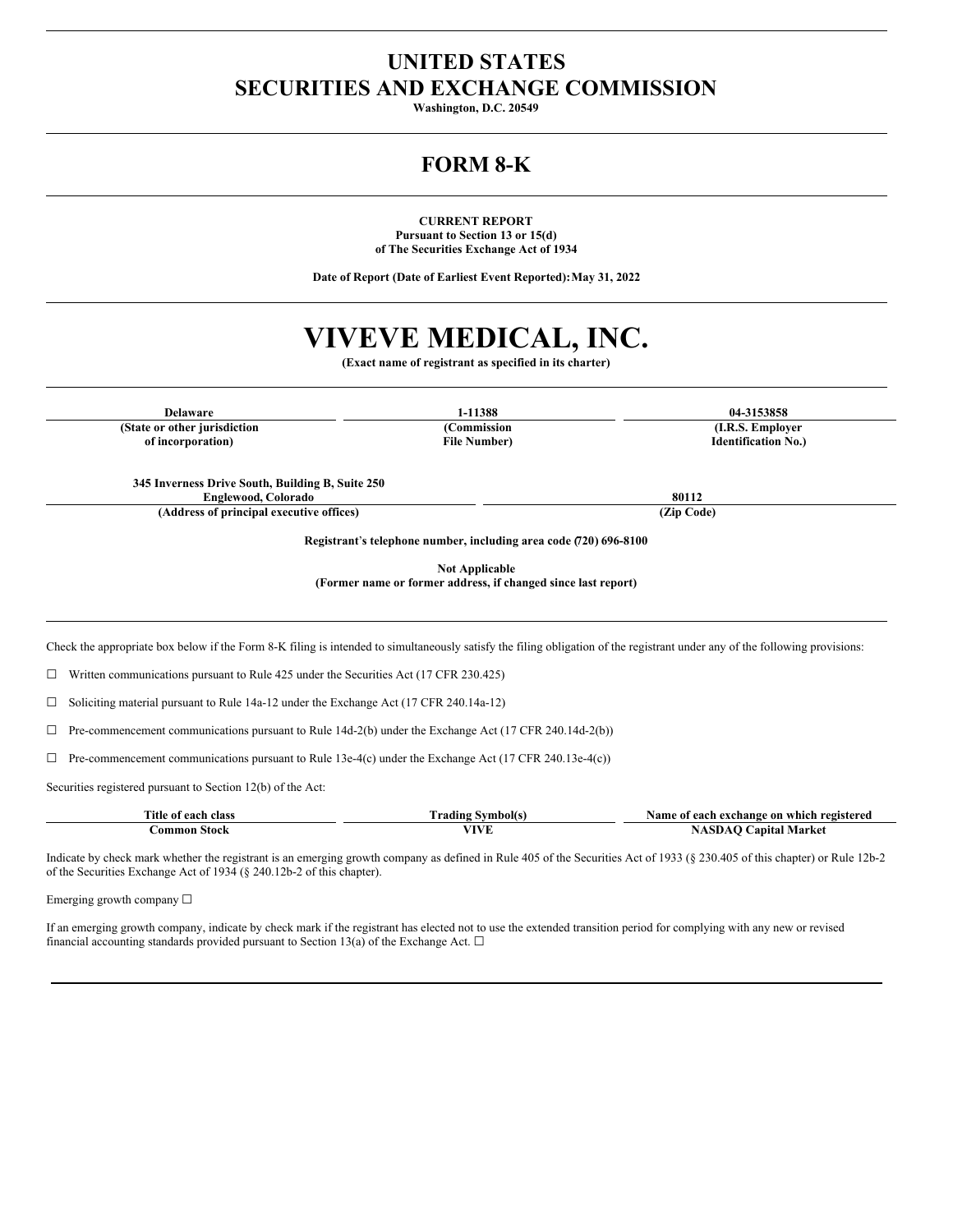#### Item 3.01. Notice of Delisting or Failure to Satisfy a Continued Listing Rule or Standard; Transfer of Listing.

On May 31, 2022, Viveve Medical, Inc. (the "Company") received a letter (the "Notice") from The Nasdaq Stock Market ("Nasdaq") advising the Company that for 30 consecutive trading days preceding the date of the Notice, the bid price of the Company's common stock had closed below the \$1.00 per share minimum required for continued listing on the Nasdaq Capital Market pursuant to Nasdaq Listing Rule 5550(a)(1) (the "Minimum Bid Price Requirement"). The Notice has no effect on the listing of the Company's common stock at this time, and the Company's common stock continues to trade on the Nasdaq Capital Market under the symbol "VIVE."

In accordance with Nasdaq Listing Rule 5810(c)(3)(A), the Company has been provided an initial period of 180 calendar days, or until November 28, 2022 (the "Compliance Date"), to regain compliance with the Minimum Bid Price Requirement. If, at any time before the Compliance Date, the closing bid price for the Company's common stock is at least \$1.00 for a minimum of 10 consecutive trading days, the Staff will provide the Company written confirmation of compliance with the Minimum Bid Price Requirement.

If the Company does not regain compliance with the Minimum Bid Price Requirement by the Compliance Date, under Nasdaq Listing Rule 5810(c)(3)(A)(ii) if on the Compliance Date the Company is in compliance with the market value of publicly held shares requirement for continued listing as well as all other standards for initial listing of its common stock on the Nasdaq Capital Market (other than the bid price requirement), the Company may be eligible for additional time if the Company also provides written notice to Nasdaq of its intention to cure the deficiency during a second compliance period (by effecting a reverse stock split if necessary), at which point Nasdaq may grant the Company an additional 180-days to regain compliance with the Minimum Bid Price Requirement. If the Company does not regain compliance with the Minimum Bid Price Requirement by the Compliance Date (or the Compliance Date as may be extended) the Company's common stock will be subject to delisting.

The Company intends to monitor the closing bid price of its common stock and may, if appropriate, consider implementing available options to regain compliance with the Minimum Bid Price Requirement under the Nasdaq Listing Rules.